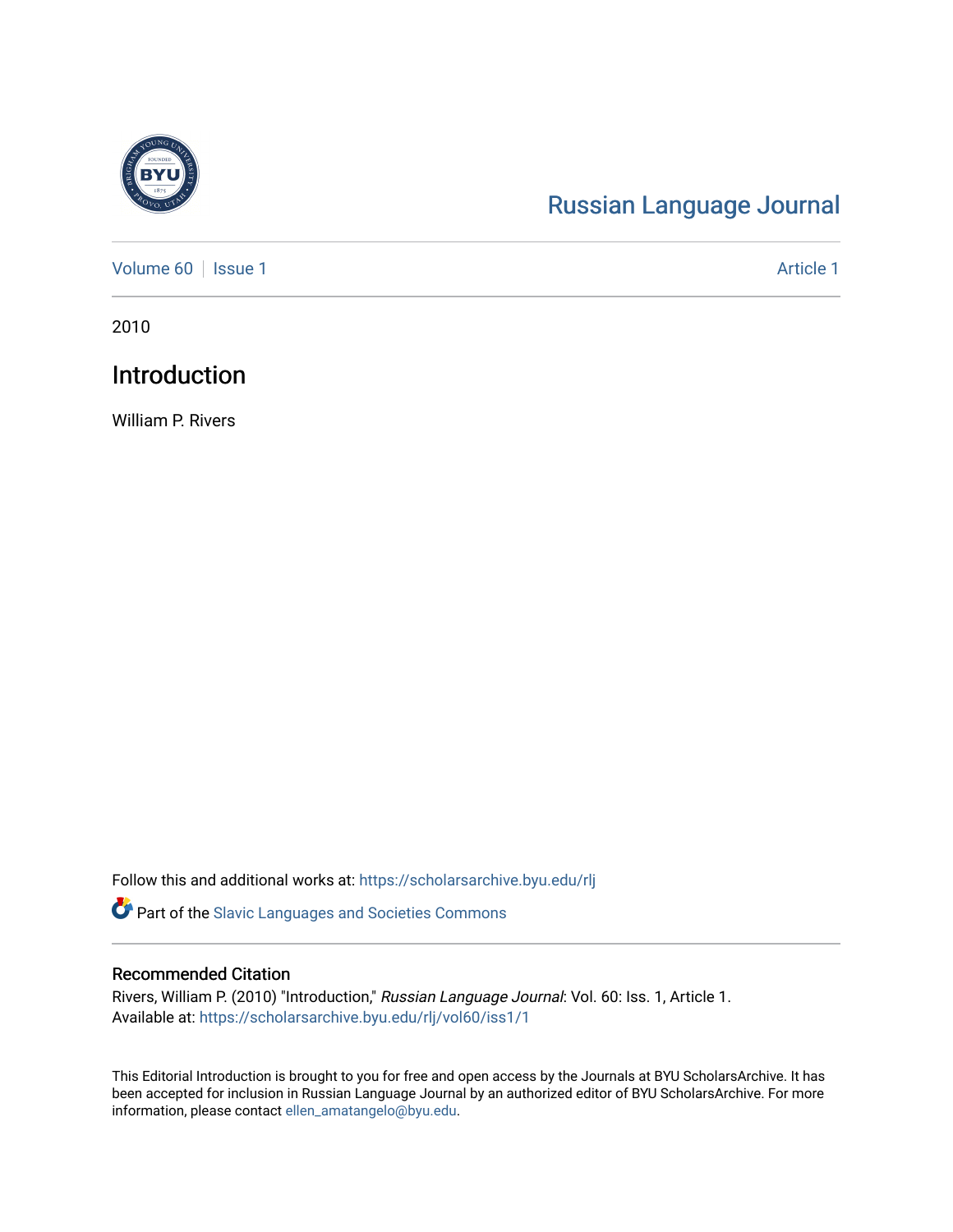## **Introduction**

## *William P. Rivers*

#### **Dr. Richard D. Brecht**

This volume is dedicated to an extraordinary leader, scholar, teacher, friend and mentor to many, Richard D. Brecht, in honor of his distinguished career as a researcher, organizer, advocate, and leader of significant and lasting institutions which have served the Less Commonly Taught Languages, the field of Russian, and the language readiness and preparedness of the United States. There is a tendency to count achievements as the measure of a man, more so when the qualities cited above are said to accrue to him. While Richardʹs work has always been scientifically rigorous and politically and epistemologically provocative, what is far more telling and more important is the quality and diversity of people he has gathered around him. The works collected here from his students and colleagues reflect the breadth of Richard's scholarly interests and the impact of his activities over the past forty years insofar as they reflect the countless debates, heated conversations, and long discussions of Slavic linguistics, the acquisition of Russian, language policy in the US and elsewhere, and many other subjects that are intimately and inimitably linked to his vocation. The contributors to this volume represent a distinguished international *коллектив* of like-minded colleagues, students, and researchers sharing Richard's vocation: the improvement of the greater good through the expansion of language learning and use. That vocation rests on the integration of theoretical and empirical research, policy development. For the reader who may not be aware of his career and its import, I would like to take note of the significant reasons why we honor Richard Brecht with this Festschrift.

I would like to address Richard's vocation first. Over a career of more than forty years, he embodies an approach to the academic and scholarly enterprise that we have come to call *action linguistics.* It is defined by, and proceeds from, taking action to achieve meaningful goals in changing the world around us, with the rigorous development of theory, tested against empirical data, and always improving and then applying that theory in the messy world of praxis. As I noted above, Richard has taken as his goal the improvement of the common weal in the United States and globally through research, praxis, and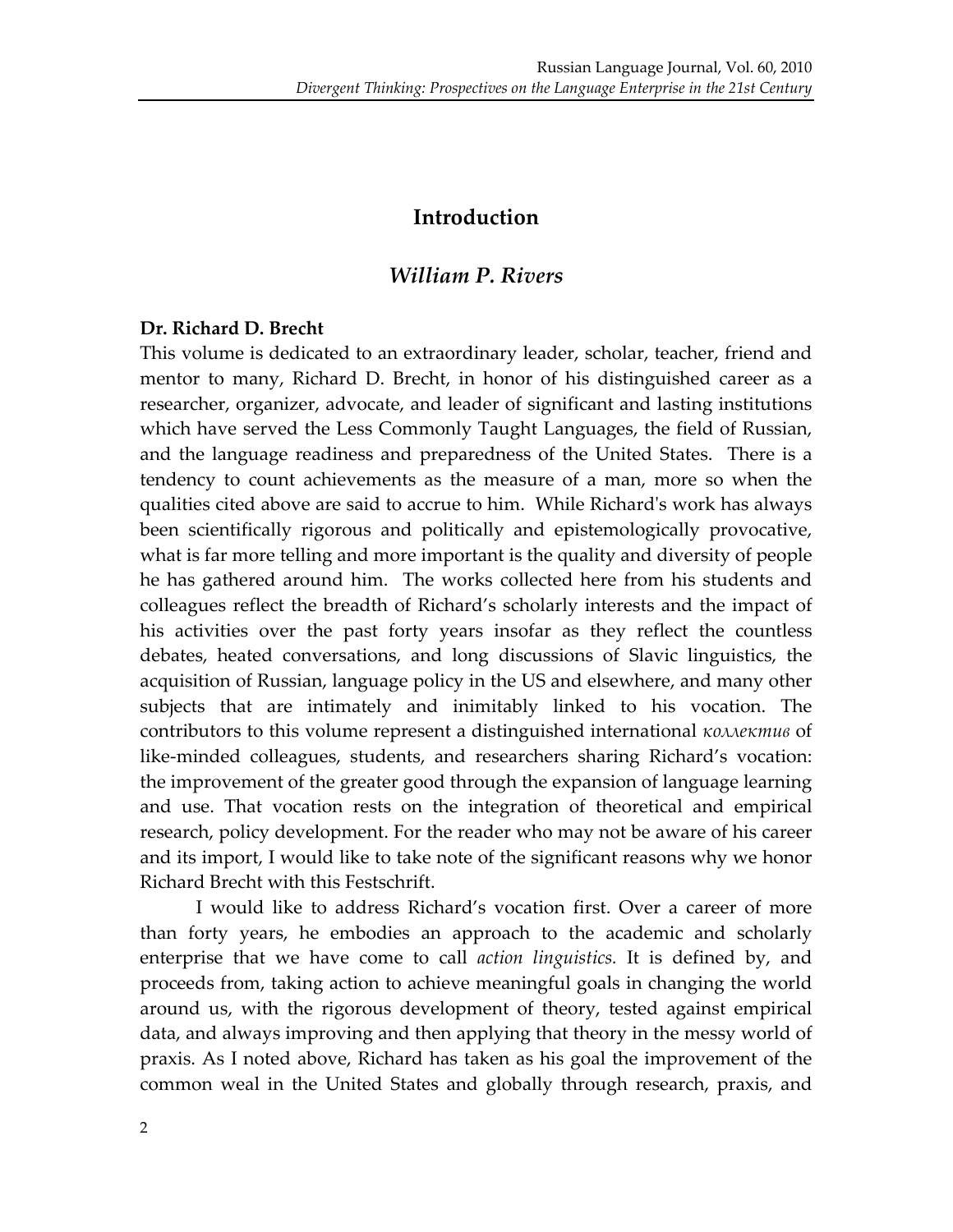$\overline{\phantom{a}}$  ,  $\overline{\phantom{a}}$  ,  $\overline{\phantom{a}}$  ,  $\overline{\phantom{a}}$  ,  $\overline{\phantom{a}}$  ,  $\overline{\phantom{a}}$  ,  $\overline{\phantom{a}}$  ,  $\overline{\phantom{a}}$  ,  $\overline{\phantom{a}}$  ,  $\overline{\phantom{a}}$  ,  $\overline{\phantom{a}}$  ,  $\overline{\phantom{a}}$  ,  $\overline{\phantom{a}}$  ,  $\overline{\phantom{a}}$  ,  $\overline{\phantom{a}}$  ,  $\overline{\phantom{a}}$ 

advocacy to expand the teaching, knowledge, and use of languages. He has come to that goal through a long period of discernment and purposeful activity in his scholarly life, from which one is called to a vocation. At the same time, Richard has taken the tide, as it were, building networks of colleagues and consequently, organizations, on the principle of common approaches and shared solutions – first and foremost among these being the American Council of Teachers of Russian, followed by a great many other enduring institutions: the American Councils for Collaboration in Education and Language Study, the American Councils for International Education, the National Council of Less Commonly Taught Languages, the regionally‐focused Language Resource Centers under Title VI of the Higher Education Act, and the Heritage Language Consortium.

We turn to the evidence that gives us specification of Richard's influence on language learning and use, which we will come to see as the template for all of Richardʹs later networking and building of organizations. While a graduate student in the Slavic Department at Harvard University in the late 1960s, specializing in the application of Jakobson's (and by extension, Chomsky's) formal systems analysis to Russian temporal and aspectual phenomena, Richard struck up a friendship with another graduate student whose interests inclined to the connections between 19th century Russian and German literature. The partnership that developed between Richard and Dan Davidson endures some 45 years later, and the fruit of their work, captured by Richard in his encomium for Dan in a festschrift only recently published, endures and continues to grow.<sup>1</sup>

Among the chief among these must lie the establishment and activities of the American Council of Teachers of Russian, itself the culmination of a bold and perhaps impertinent gamble by two young Ph.Ds, building on two unprecedented conferences on Soviet‐American collaboration on the teaching and analysis of Russian**. <sup>2</sup>** ACTR subsequently extended into the other constituent republics of the (former) Soviet Union through the establishment of the American Council for Collaboration in Education and Language Study (ACCELS). As the Cold War wear ended, Richard and Dan led the merger of

<sup>1</sup> Brecht, R. D. 2009. "Dr. Dan E. Davidson," in R. D. Brecht, L. A. Verbitskaja, M. D. Lekić and W. P. Rivers, (eds). 2009. Mnemosynon: Studies on Language and Culture in the Russophone World. Presented to Dan E. Davidson by his students and colleagues. Moscow: Azbukovnik, 11‐18.

<sup>2</sup> Brecht, R. D., Davidson, D., and Sendich, M., (eds.). 1983. *Soviet American Contributions to the Study and Teaching of Russian: Theories, Strategies, and Tools.* East Lansing, MI: Russian Language Journal.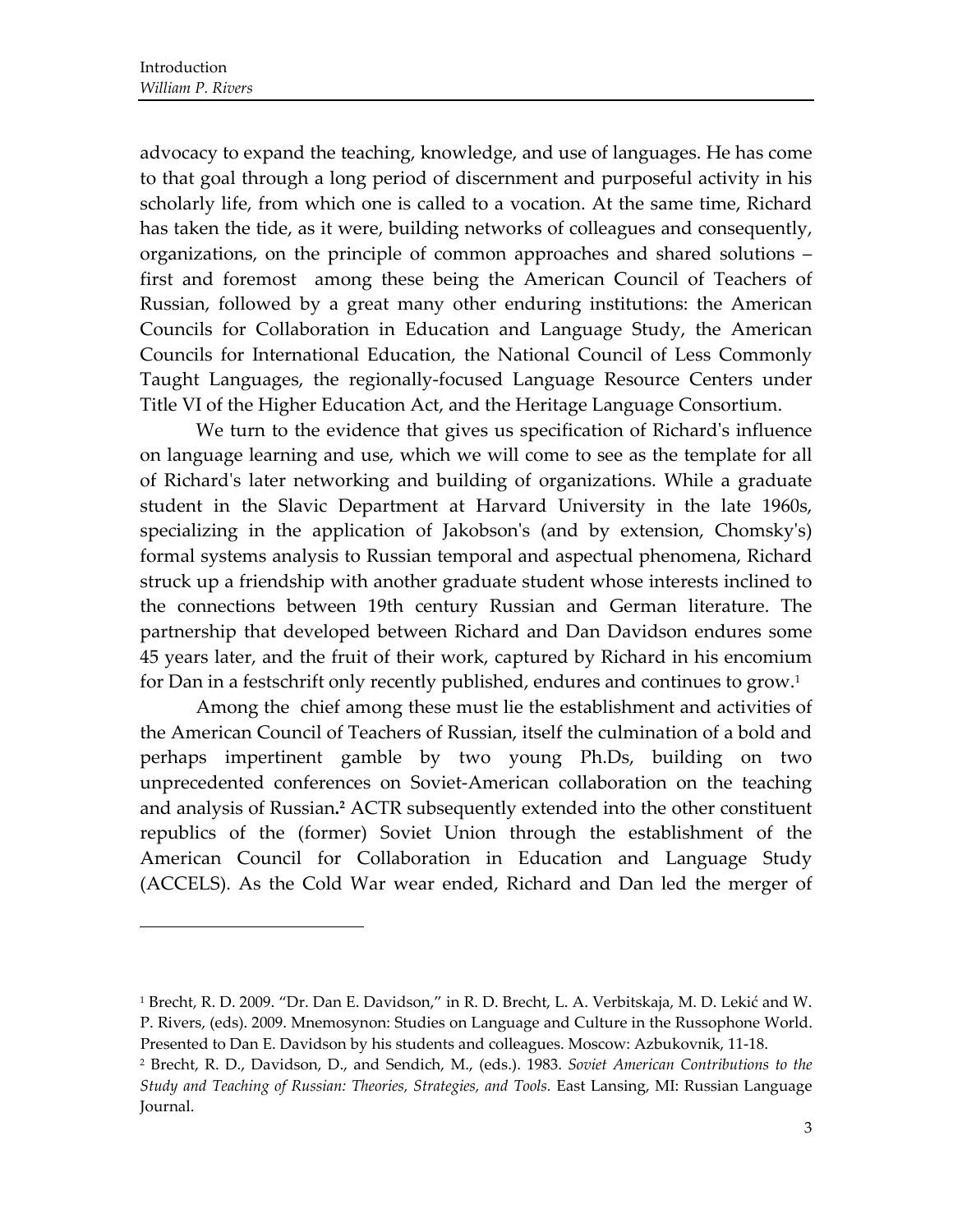ACTR and ACCELS into the American Councils for International Education in 1993. The growth of American Councils into the primary US NGO for educational exchanges and development in the new post-Cold War space is ably reported elsewhere (Huber, 2004),<sup>3</sup> as is the development of the "Russian in Stages" series - the first modern instructional complex for Russian to account for contemporary language usage and advances in Second Language Acquisition. However, the greater import in terms of Richard's career lies with fundamental and disruptive work done by Richard, Dan, and their late colleague Ralph Ginsberg on proficiency gains during study abroad**. <sup>4</sup>** By disruptive we mean only that the combination of rigorous instrumentation of pre‐ and post‐program proficiency levels and multiple demographic, biographic, and cognitive independent variables, with advanced correlational analysis, set a new standard for research in Second Language Acquisition. Specifically, Dick and Dan set out to do two things never before attempted: first, to describe the outcomes of long‐ term sojourns abroad, and second, to test hypotheses as to how these outcomes derive. The "Predictors" model of research has been replicated and extended to other research questions, from government programs in the US<sup>5</sup> to the analysis of language shift in Belarus, Ukraine and elsewhere.<sup>6</sup>

Rigor and excellence in basic and applied research in the service of action is further represented by the University of Maryland Center for Advanced Study of Language, the national laboratory for language, culture, and cognition, in service of national security. The practice of language learning is represented in Richard's portfolio by The Language Flagship and LangNet, among others, while his ability to network and support colleagues is amply demonstrated by ASTM

<sup>&</sup>lt;sup>3</sup> Huber, R. T. 2004. A History of the American Councils for International Education. The Carl Beck Papers in Russian and East European Studies, Number 1703, Pittsburgh: Center for Russian and East European Studies in the Center for International Studies, University of Pittsburgh.

<sup>4</sup> Brecht, R. D., Davidson, D. E., Ginsberg, R. 1995. "Predictors of Foreign Language Gain during Study Abroad," in Freed, B., (ed.). *Second Language Acquisition in a Study Abroad Context.* Philadelphia: John Benjamins, 37‐66.

<sup>5</sup> Ehrman, M., & Oxford, R. (1995). Cognition plus: Correlates of language learning success. *Modern Language Journal,* 79, 67‐89.

<sup>6</sup> Brown, N. A. 2009. "Language and its Influence on Identity Formation in Belarus," in R. D. Brecht, L. A. Verbitskaja, M. D. Lekić and W. P. Rivers, (eds). 2009. *Mnemosynon: Studies on Language and Culture in the Russophone World. Presented to Dan E. Davidson by his students and colleagues.* Moscow: Azbukovnik; Marshall, C. A. 2002. "Post‐Soviet Langauge Policy and the Language Uitlizaiton Patterns of Kiyivan Youth," *Language Policy, 1 (3),* 237‐260.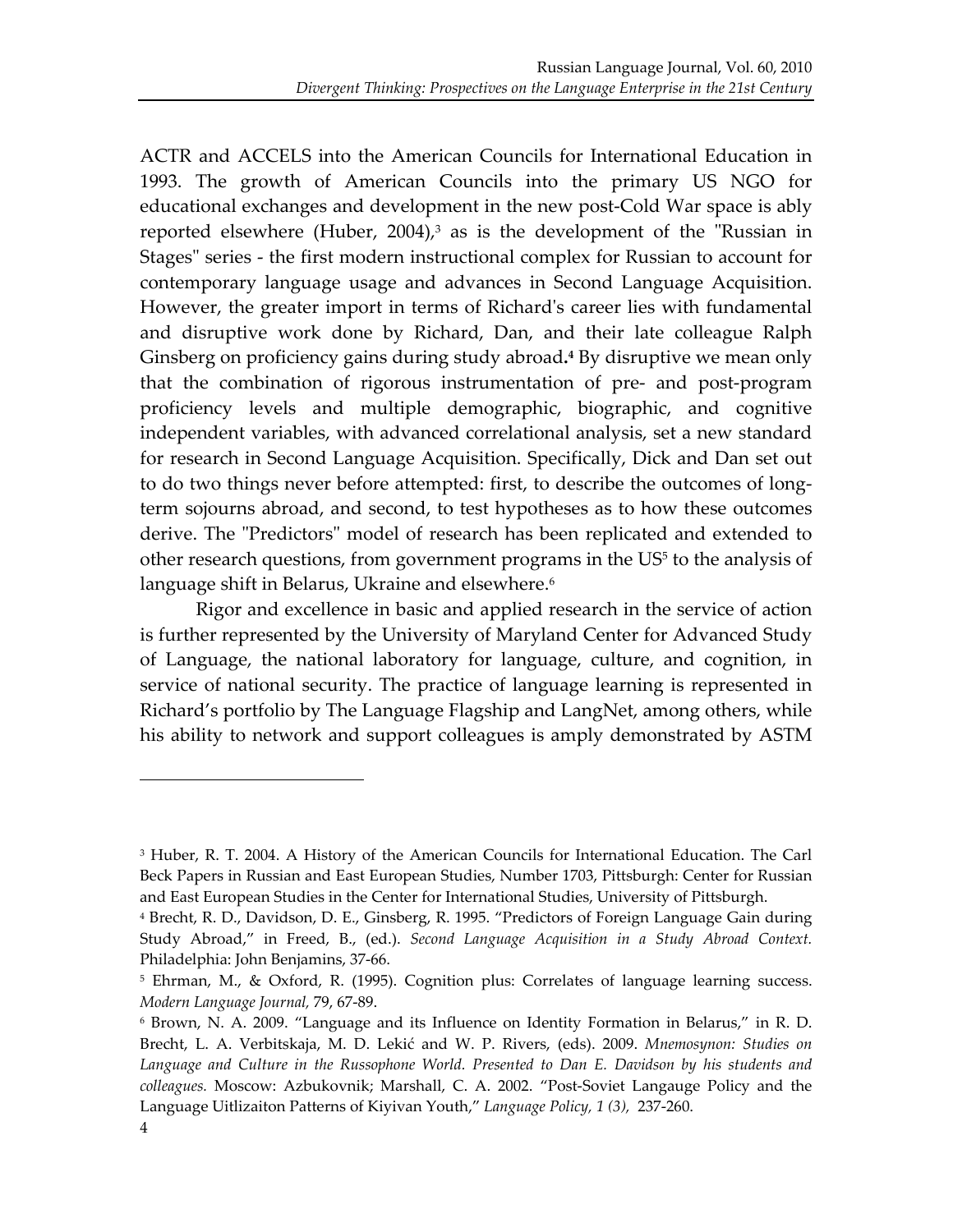Main Committee F43 on Language Services and Products, established by his student and colleague William P. Rivers in 2011. The purpose of this latest enterprise is to organize the \$25b language industry and connect it with the government and academic sectors through the development of national and international standards for language testing, teaching, translation, interpreting, and human language technology. The establishment of the National Language Service Corps (NLSC) in 2008 is another example of applying a wide range of work to a practical goal: mobilizing the latent capacity of heritage speakers, naturalized citizens, and academic language learners in a national volunteer organization to serve the nation in times of need. The NLSC too is an idea advocated by Richard and implemented by his colleagues. He and several of the authors in this volume are members of the NLSC.

These organizations rest on and proceed from a solid foundation of empirical knowledge and flexible, evolving frameworks for the description and organization of the language enterprise and in particular, the Less Commonly Taught Language fields, in the US. It is highly instructive to examine these in some detail, as they serve to illumine both the chronological expansion of Richard's interests as well as the lasting effect he has had on the language enterprise of the United States. We examine several models here – the *Field Architecture Model,* the *Market Forces Framework,* and the *Core and Multiplier/Pipeline and Reservoir Model.* These serve as ready rubrics for organizing the themes presented in this volume by Richard's students and colleagues.

The Field Architecture model provides a coherent view of the span of institutions, organizations, and programs contributing to the national capacity in foreign languages. As Brecht & Rivers (2012) state:

Because of its importance, it is necessary to appreciate the nature of the academic infrastructure underlying the nation's language capacity. Essentially, the core of our ability to develop and maintain expertise is the *language field*, which can be analyzed as comprising, for any given language or language area, foundational elements (expertise base, research, national organization, strategic planning, national resource centers), infrastructure (teacher training programs, in‐country immersion programs, publications outlets, assessment instruments, etc.), as well as exemplary national programs (Brecht & Walton, 1994; Brecht & Rivers, 2000)

Indeed, this model was empirically developed through three landmark national surveys of language fields: Japanese, Chinese, and Russian, undertaken by Richard and his colleagues at the National Foreign Language Center in the late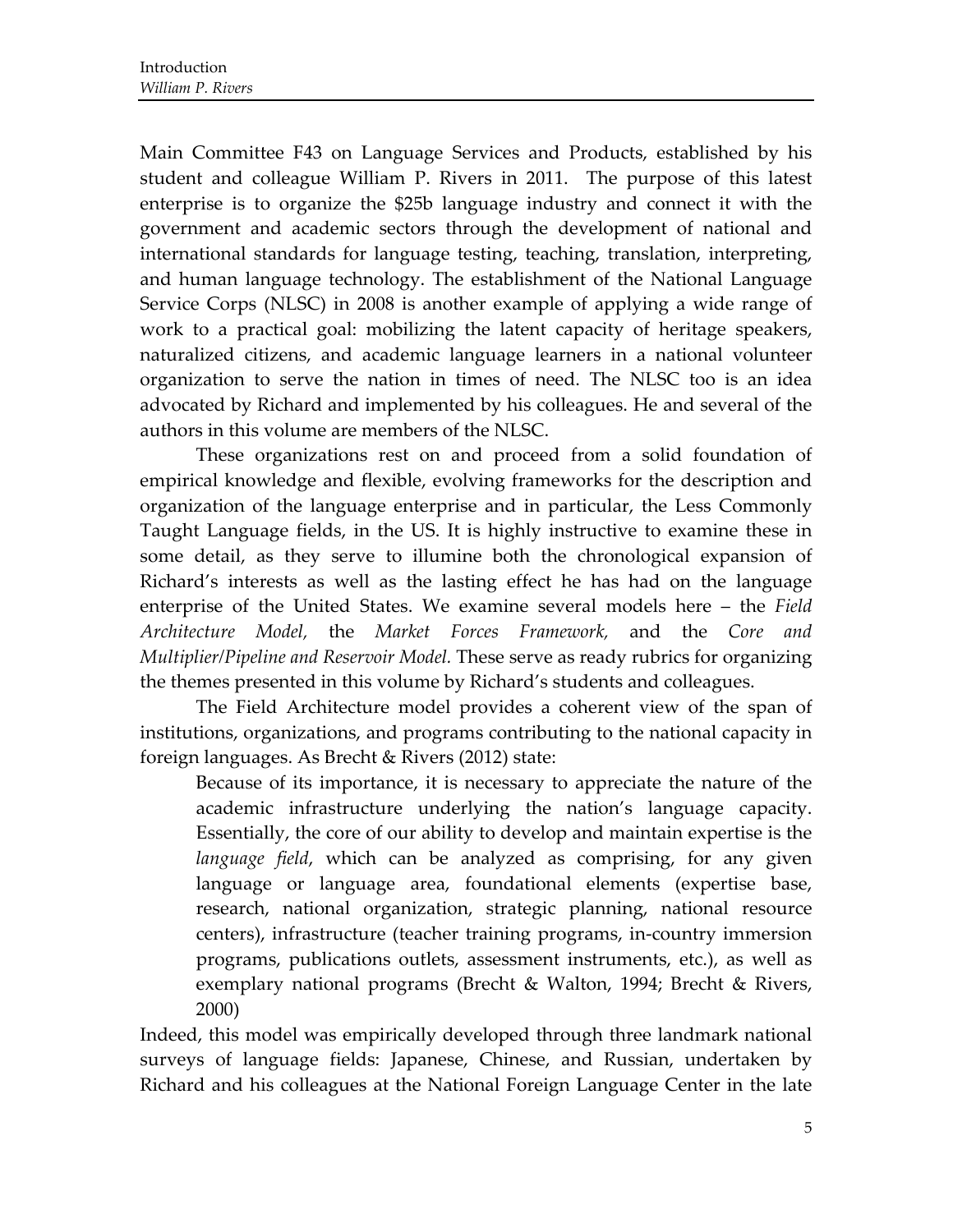1980s and early 1990s. The culmination of these three, the seminal *Russian in the United States: A Case Study of America's Language Needs and Capacities,7* presents the first versions of both the Language Field Architecture Model discussed here and the Market Forces Framework for Language.



Figure 1: The Language Field Architecture Model<sup>8</sup>

The vitality of this model – its repeated implementation to improve the LCTLs in the United States and the ongoing refinement of the model – reveals itself in a careful examination of the multiple programs, organizations, and institutions exemplifying the model and in which Dr. Brecht has played a foundational role. "Foundation" elements include field organizations such as NCOLCTL – co‐

*<sup>7</sup>* Brecht, R. D., J. Caemmerer, and A. R. Walton. 1995. *Russian in the United States: A Case Study of America's Language Needs and Capacities.* Washington, DC: National Foreign Language Center.

**<sup>8</sup>** Brecht, R., and Walton, A. 1994. 'National Strategic Planning in the Less Commonly Taught Languages,' *The Annals of the American Academy of Political and Social Sciences, 532*: 190‐212; Brecht, R., and Rivers, W. 2000. *Language and National Security for the 21st Century: The Role of Title VI/Fulbright‐Hays in Supporting National Language Capacity*. Dubuque, IA: Kendall/Hunt; figure from Brecht, R., and W. Rivers. 2012. "Language Policy in Defence and Attack," in Spolsky, B. (ed.). *Handbook of Language Policy*. Cambridge: Cambridge University Press.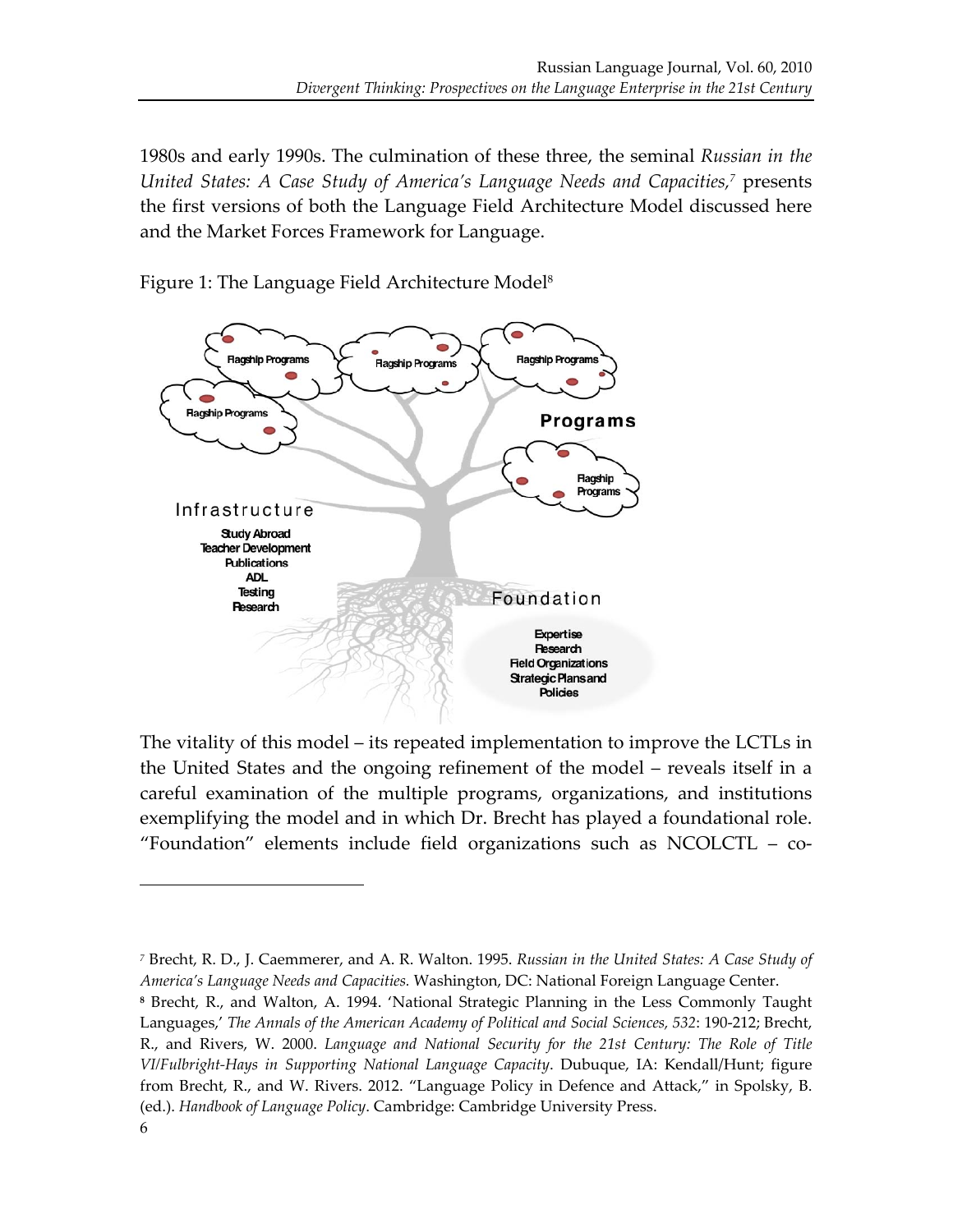founded by Richard in 1987, and the American Council of Teachers of Russian, co‐founded by him and Dan Davidson, Irwin Weil, and Claire Walker in 1974. Infrastructure elements include study abroad, which we will see below to be one of the enduring contributions Richard has made to the theory and praxis of language learning, as well as Advanced Distance Learning (or blended learning) where Richard is a pioneer, having founded project ICONS at the University of Maryland in 1982, and LangNet at the National Foreign Language Center in 1997. As I noted in the dedication, Richard uses metaphors in abundance to illustrate key points; the fruit on the tree of capacity, as it were, are the programs which teach foreign languages to professional levels of proficiency. Here too, Richard is responsible for sustained excellence as a member of the faculty of the Russian Departments of the University of Maryland and Bryn Mawr College. He was Robert Slater's partner in the original elaboration of the Language Flagship, which, under the auspices of the National Security Education Program, has funded high level programming in LCTLs for more than ten years.

The second theoretical framework originated by Richard and his college Ron Walton in the mid‐90s is the Market Forces Framework. As elaborated by Brecht & Rivers (*op cit.*), this macroeconomic description of the external forces acting upon the language fields, as exemplified above, is intended to describe these forces, and to provide a theoretical basis for advancing language capacity beyond the traditional measures of student enrollments (and the concomitant programs that meet student demands for instruction). Figure 2, below, presents this model.

#### **Figure 2: The Market Forces Framework for Language**

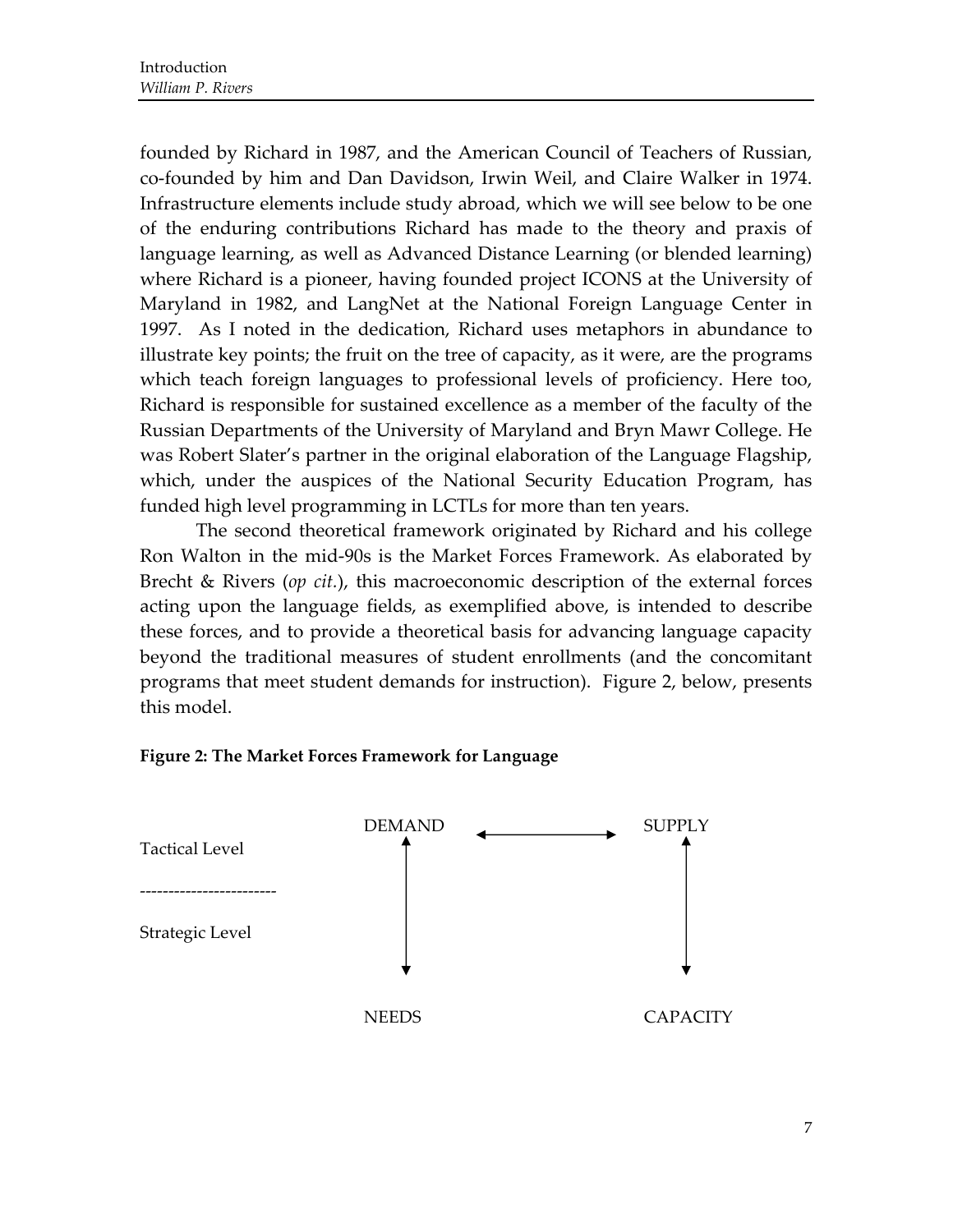*Demand* refers to the specific tasks or interactions for which language competence is necessary or desirable; *supply* refers to the available language competencies (human and technological). Supply and demand are immediate and present in the marketplace; the innovation that Richard introduced with Ronald Walton is that the national interest as it relates to languages requires strategic, long‐term considerations. Thus, they introduced the concepts of *need* and *capacity.* Need represents the perceived conditions that require, or may require, language competence. Brecht and Rivers (2005) extend this with an analysis that places need squarely in current economic theory as the perceived social marginal value of language – the public benefit accruing from language, or the cost if language needs are not met.9 The final, and for this discussion, critical element of this framework is *capacity:* the ability of the nation to produce the supply of linguistic human competence and technology designed to meet demand. We then refer back to Figure 1, which is subsumed by and constitutes the capacity sector in the Market Forces Framework.

First published in the Annals of the American Academy of Political Science in 1994 (Brecht and Walton, 1994) and then in two later monographs (*Language and National Security in the 21st Century,10 and Language and Critical Area Studies after September 11: An Evaluation of the contributions of Title VI/F‐H to the National Interest<sup>11</sup>*), this model has had tremendous impact on federal support for language programming in the past decade. Simply put, it makes an empirical case for the proposition that language, being vital to the common good (need) requires investment in long‐term solutions (capacity), independent of short term fluctuations in enrollments (which have historically driven local decisions in the educational sector on the maintenance, expansion, or contraction of programs), job openings for language professionals, and so forth. Language becomes therefore a common good, on par with clean air, or financial security; the cost of maintaining such a good becomes then a political imperative rather than solely a market driven calculation. The language advocate has a means of advancing

<sup>9</sup> Brecht, R., and Rivers, W. 2005. "Language Needs Analysis at the Societal Level." In M. Long, (ed.). Second Language Needs Analysis. Cambridge: Cambridge University Press, 79‐104.

<sup>10</sup> Brecht, R., and W. Rivers. 2000. Language and National Security for the 21st Century: The Role of Title VI/Fulbright‐Hays in Supporting National Language Capacity. Dubuque, IA: Kendall/Hunt.

<sup>11</sup> Brecht, R., Golonka, E., Rivers, W., and M. Hart. 2007. Language and Critical Area Studies after September 11: An Evaluation of the contributions of Title VI/F‐H to the National Interest. College Park, MD: The National Foreign Language Center.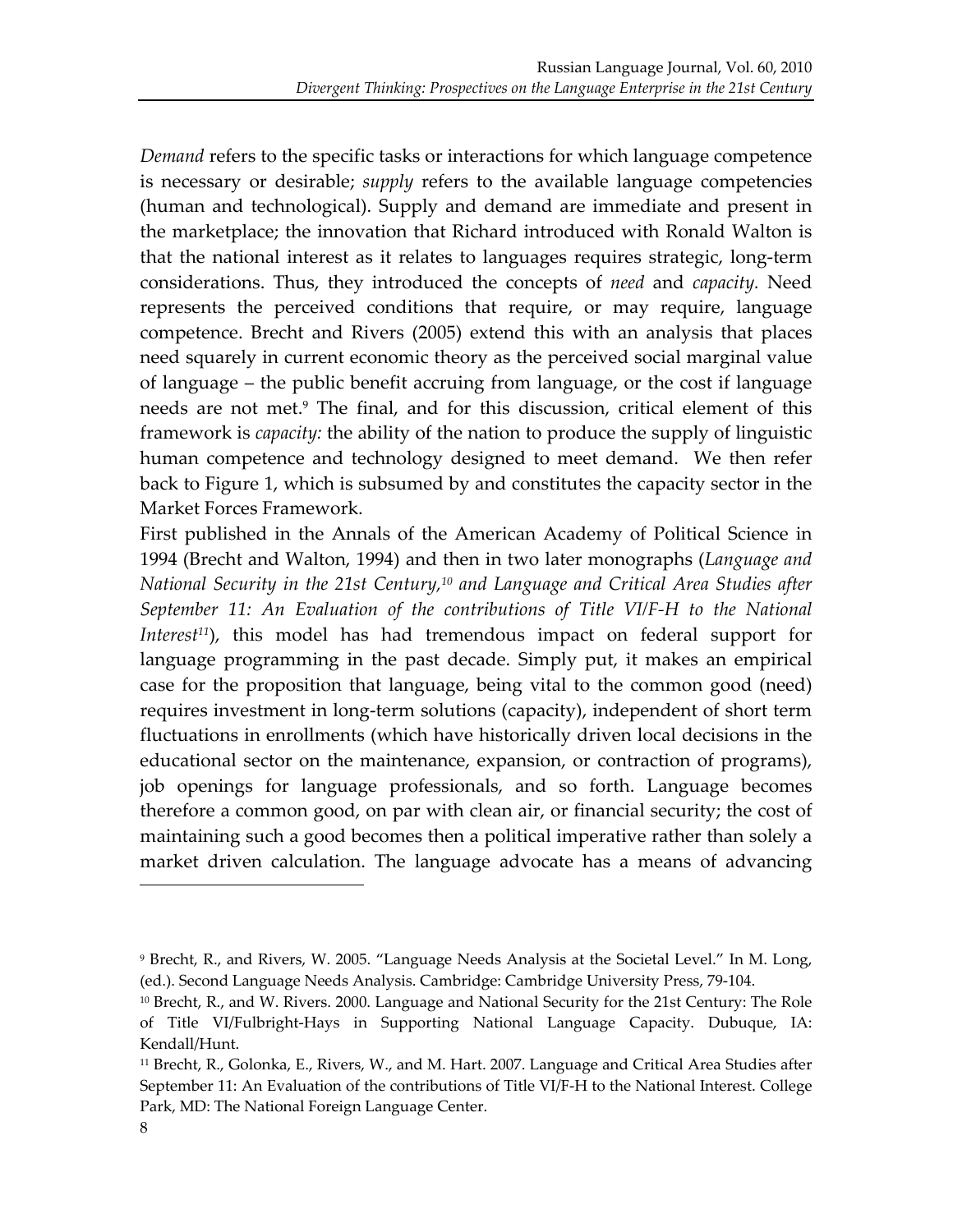$\overline{\phantom{a}}$  ,  $\overline{\phantom{a}}$  ,  $\overline{\phantom{a}}$  ,  $\overline{\phantom{a}}$  ,  $\overline{\phantom{a}}$  ,  $\overline{\phantom{a}}$  ,  $\overline{\phantom{a}}$  ,  $\overline{\phantom{a}}$  ,  $\overline{\phantom{a}}$  ,  $\overline{\phantom{a}}$  ,  $\overline{\phantom{a}}$  ,  $\overline{\phantom{a}}$  ,  $\overline{\phantom{a}}$  ,  $\overline{\phantom{a}}$  ,  $\overline{\phantom{a}}$  ,  $\overline{\phantom{a}}$ 

beyond that which we hold self‐evident – that language is sui generis an inherent good deserving of support – while, in fact, instantiating that argument empirically.

More recently, Richard has developed a roadmap for investment in the language capacity in the US, based on both of the foregoing models, that captures in detail the complexities of the requirements for language in the federal sector, and the multiplicity of sources that provide or support the government's capacity for language expertise. The essential hypothesis is that no federal, state, or local agency can meet the need for language with core capabilities alone. Rather, a whole range of "multiplier" sources or strategies have to be employed, which include "shared," "outsourced," " warehoused," "localized," and "reach back." These sources are summarized in the *Pipelines and Reservoirs Model*, depicted below in Figure 3 (from Brecht & Rivers, 2012).

This model provides, for the first time, a coherent picture that relates all of the many elements of language capacity to specific language needs. Moreover, it details the complex relationships that entwine the language enterprise in the United States. At this writing, Richard is advancing this model as a conceptual framework for improving federal investments in language.

We turn now to the present volume and its relationship to Richard's career. In roughly chronological order, with some notable omissions, his interests have spread from Slavic Linguistics, Second Langue Acquisition and pedagogy, of Russian as well as other Less Commonly Taught Languages, Heritage Language Development; Language Policy and Planning; and Standards and the Language Industry. The contributions in this volume follow this order. The perspicacious reader will no doubt note that several of these contributions span more than one of these strands, reflecting the interrelationships among the scholarly and practical arenas of the language enterprise, as well as Richard's work in them. The articles in this volume combine theory, empiricism, and praxis in varying degrees; the authors as a collective and in their individual contributions reflect Richard's emphasis on all three.Richard's focus on Slavic linguistics and morphosyntax, in particular the deeply entwined problems of grammaticalized meanings like aspect, tense, and mood, began in his graduate work with Horace Lunt at Harvard University.<sup>12,13</sup> This strand of work is here represented by

<sup>12</sup> Figure 3 Abbreviations: CLPs: Command Language Programs; CASL: University of Maryland Center for Advanced Study of Language; DLIFLC: Defense Language Institute Foreign Language Center; DoS: Department of State; FLAP: Foreign Language Assistance Program;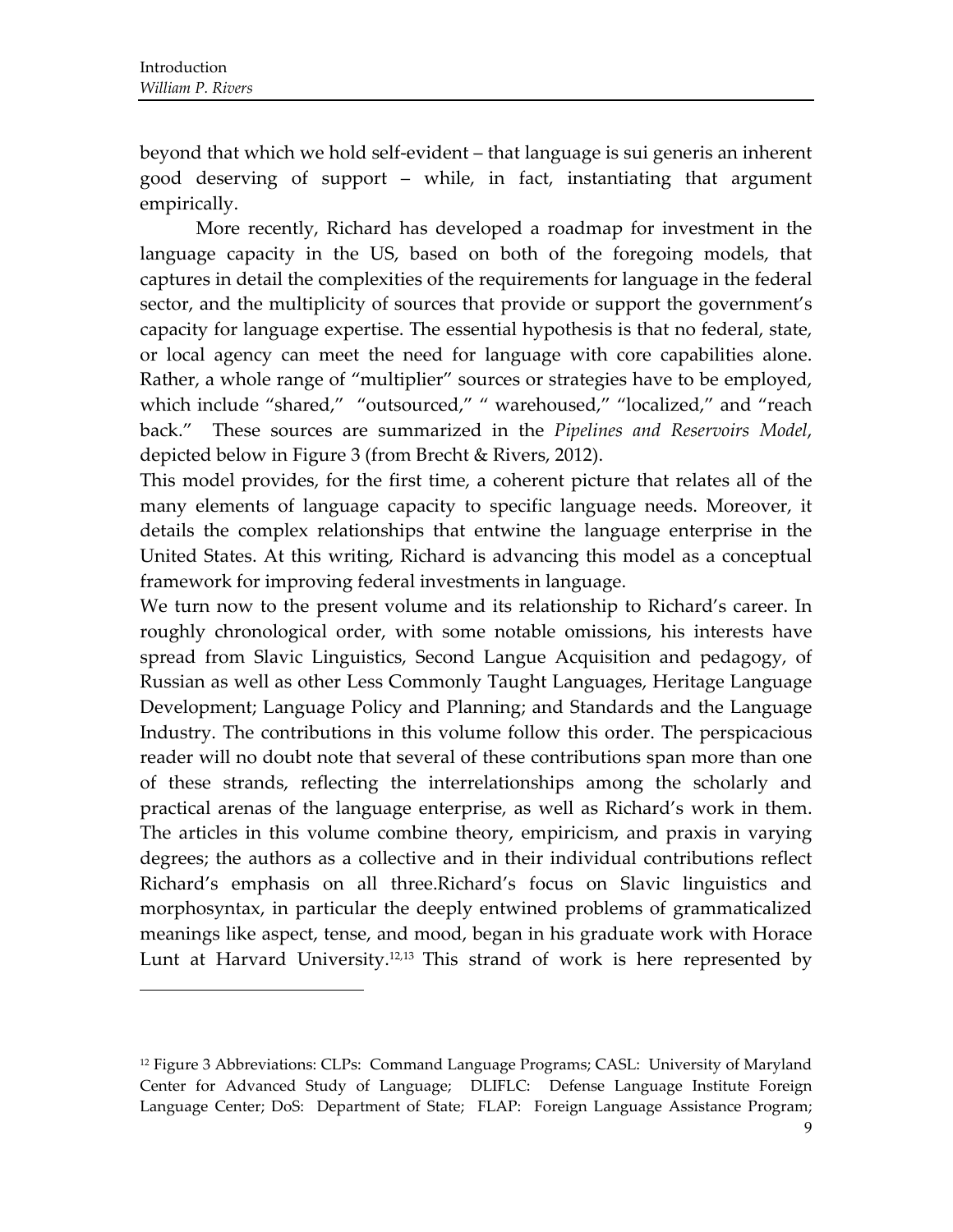contemporary contributions from Leonard Babby, who extends our understanding of the theoretical basis of voice and reflexivity in the Argument Structure Theory of Morphosyntax, and James Levine, who takes new, corpus‐ based data to re‐examine the theoretical grounding for perfective passives in Russian.

We turn next to Second Language Acquisition – of Russian and other LCTLs – which instantiates the practical application of the work done by Richard and others in the 70s on Russian linguistics, spreading out to entanglements with cognitive psychology, sociolinguists, pragmalinguistics, and many other allied fields. Richard's work here includes fundamental contributions to the study of immersion and<sup>14</sup> pedagogy.<sup>15</sup> Moreover, Dr. Brecht was a pioneer in the application of the internet to language learning.16 In the 1990s, Richard began to take an interest in third language acquisition and the cognitive advantages accrued by advanced mastery of a second language, recognizing the commonality between research in third language acquisition and in advanced second language learning.17Contributors to this volume include Dan E. Davidson and Maria D. Lekić, working with the vast American Councils of

<u> 1989 - Johann Stoff, amerikansk politiker (d. 1989)</u>

GLOSS: Global Language Online at the DLI; K-12: Kindergarten through twelfth grade; LangNet: The Language Network; UCLA's LMP: Language Materials Project; NLRCs: National Language Resource Centers; NSEP: National Security Education Program; TLF: The Language Flagship; NLSC: National Language Service Corps; NVTC: National Virtual Translation Center; SCOLA; Title VI/F‐H: Title VI of the Higher Education Act, Fulbright‐Hays. <sup>13</sup> Brecht, Richard, and Chvany, Catherine, (eds.). 1974. *Slavic Transformational Syntax*. Michigan Slavic Materials 10). Ann Arbor, MI: Michigan Slavic Publications; Brecht, Richard, and Levine, James, (eds.). 1986. Case in Slavic. Columbus, OH: Slavica.

<sup>14</sup> See, for example, Brecht, Richard D., and Robinson, Jennifer L. 1995. "On the Value of Formal Instruction in Study Abroad: Student Reactions in Context" in Freed, Barbara (ed.), *Linguistic Impact of Study Abroad.* Philadelphia: Benjamins; and Brecht, Richard D., Davidson, Dan, and Ginsburg, Ralph. 1993. "Predictors of Foreign Language Gain During Study Abroad," NFLC Occasional Papers, Washington, D.C.: National Foreign Language Center.

<sup>15</sup> See Brecht, R. D., and Davidson, D. E. 1977 .*Soviet‐American Russian Language Contributions.* Urbana, IL: G & G Press and AATSEEL, 1977; and, Brecht, R. D., N.M. Baranova, Dan E. Davidson, and N.W. Kostromina. 1985. *Russian Language: Stage Two: An Intermediate Level Russian Course*. Moscow: Russian Language Publishers, 1985.

<sup>16</sup> Brecht, Richard D., Noel, Robert C., & Wilkenfeld, Jonathan. "Computer Simulation in the Teaching of Foreign Languages and International Studies," *Foreign Language Annals, 1984*, 575‐ 584.

<sup>17</sup> Brecht, R., V. Frank, W. Rivers, and A. Walton. 1996. *Training Programs for Experienced Language Learners*. Monterey, CA: The Defense Language Institute.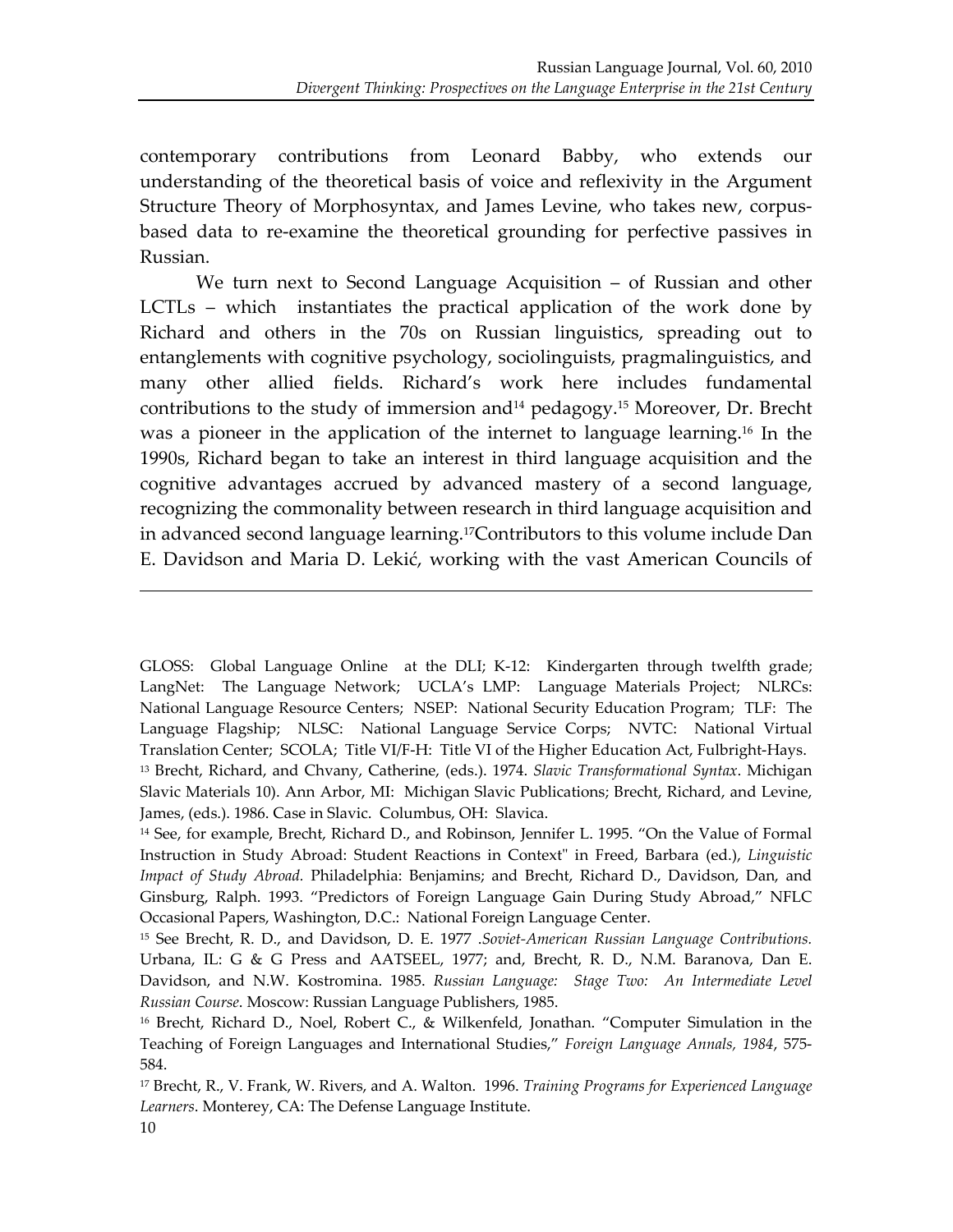Teachers of Russian database on immersion outcomes to continue the work begun in the late 1980s on the empirical analysis of language gain during study abroad. Their work in this volume takes a particularly close look at highly advanced learners in the Flagship program and examines their outcomes, finding that high levels of proficiency attainment – above and beyond the ACTFL Superior level – correlate very strongly with extensive time spent in a wide variety of language behaviors in addition to formal instructional settings.

Victor M. Frank provides an in‐depth analysis of the acquisition of pragmatics among advanced sojourners in Russia, adding significant texture to the field's understanding of the ability learners tested as having professional levels of language proficiency to acquire native sociopragmatic skills. Benjamin Rifkin adds an analysis of the acquisition of narration, the critical functional component of basic proficiency in any foreign language. Ewa M. Golonka contributes an article on the cognitive bases of third language acquisition, here focusing on the benefits accruing when a learner moves to an unrelated third language.

In the mid‐1980s, Richard turned his attention to Heritage Language Development, as an outgrowth of work on language policy and planning in the US with A. Ronald Walton. From this work grew several key concepts in language capacity as discussed above; among the most important was the concept of Heritage Language Development.<sup>18</sup> This work has continued and grown, with several national conferences, the establishment of a National Language Resource Center under the auspices of Title VI of the Higher Education Act, the Heritage Language Consortium housed at CAL, and the integration of heritage language development into the conceptualization and implementation of language policy in the United States. This volume presents contributions on heritage language development from Scott McGinnis on the state of the Chinese field in the US, extending the work done by Brecht and Walton to provide an evolving description of the field. Olga Kagan adds a careful, empirical description of Russian heritage learners in the US, and the complexities in learner profiles and skills masked by the term 'heritage.' Cynthia Martin examines the foundational construct of proficiency in light of heritage language development, provoking a dialogue on the validity of the proficiency construct when applied to heritage learners and native speakers.

<sup>18</sup> Brecht et al. 2001. *Heritage Language Research Priorities Conference Report*. University of California, Los Angeles. *Bilingual Research Journal*.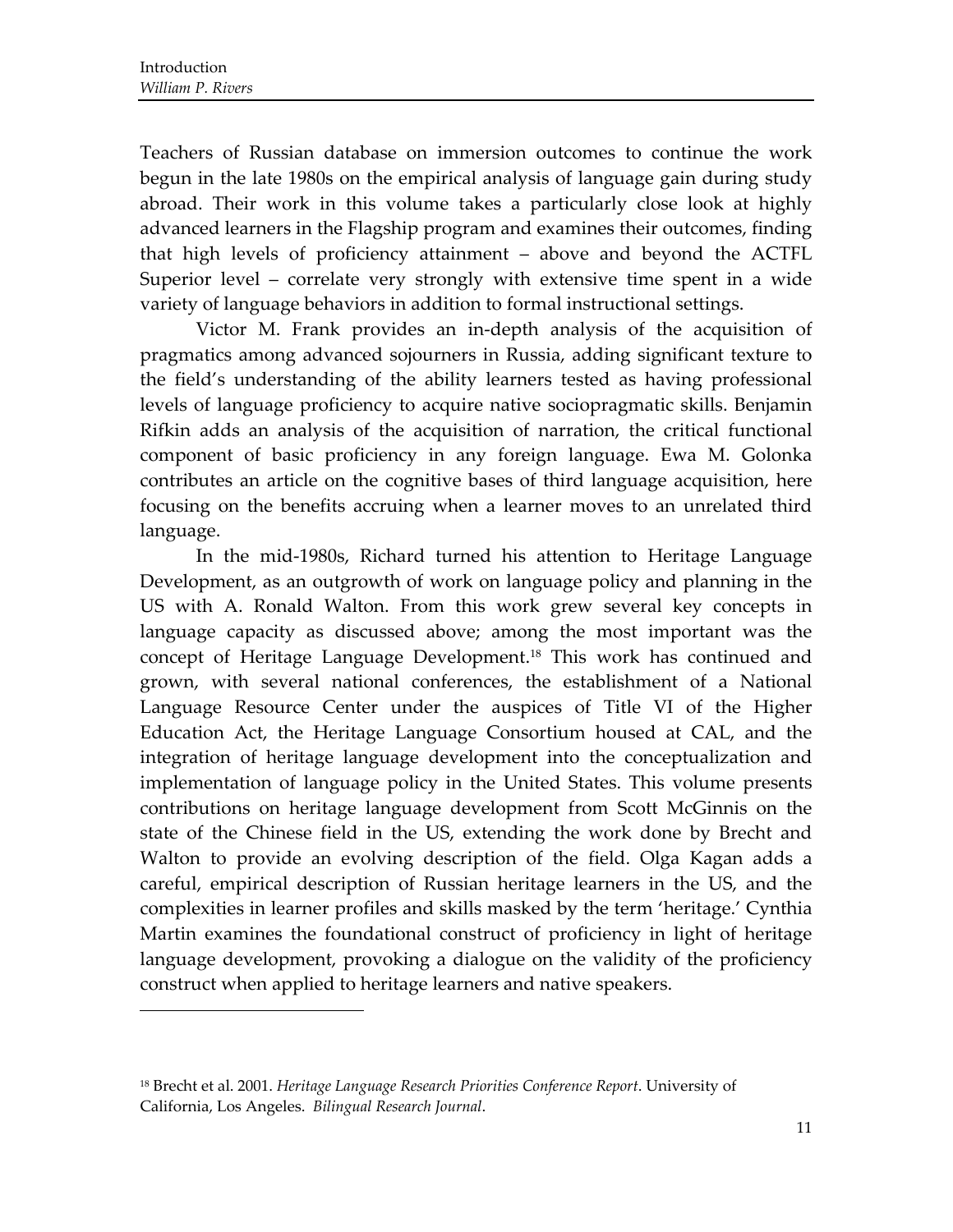Language policy and planning became a significant and enduring focus of Richard's from the mid‐1980s on, with and emphasis on the development of fundamental, empirical understanding of how language functions in the United Sates, and application of the resultant frameworks to the policy challenges of language in the American context and in the interface of work done in the US with work done in other polities. This volume presents a small sampling of the lines of policy work proceeding from the Field Architecture Model, the Market Forces Framework, and the Core & Multiplier Pipeline Model (Brecht & Rivers, 2012). Suleimenova details the complex, rich, and at times tense, balance between Russian and Kazakh, now undergoing significant change as the first fully Post‐ Soviet generation emerges in the Republic of Kazakhstan. John P. Robinson, William P. Rivers, Cynthia Costell, and Jennifer L. Robinson examine sociological and educational correlates of Americans' language abilities, continuing a line of large‐scale national survey work on language policy begun some dozen years ago with Richard. They draw the conclusion that language abilities in the US have steadily fallen, controlling for immigration, during an era when educational outputs – degree completions in particular – have increased. Arto Mustajoki develops a framework for the societal impact of linguistics – echoing Richard's call for Action Linguistics.

We turn next to new paradigms for language learning, where Richard has again been a pioneer and inspiration. Vitaly G. Kostomarov provides a theoretical description of a new genre of text, the "display," which includes the rapidly evolving text typologies found in the new online, global world; Kostomarov points out that communication in the  $21<sup>st</sup>$  century requires ever more mastery of this genre, and he lays out initial thoughts as to its incorporation in pedagogy. Thomas Garza reports on his pedagogical work in using these new media for teaching Russian. Catherine W. Ingold and Mary Elizabeth Hart describe the history and future of StarTALK, an initiative underway at the National Foreign Language Center to expand LCTL offerings, including Russian, through a combination of teacher training for heritage speakers and other non-teachers, summer programs for junior and senior high school students, and on-line assessments and blended learning for year round support of these teachers and learners.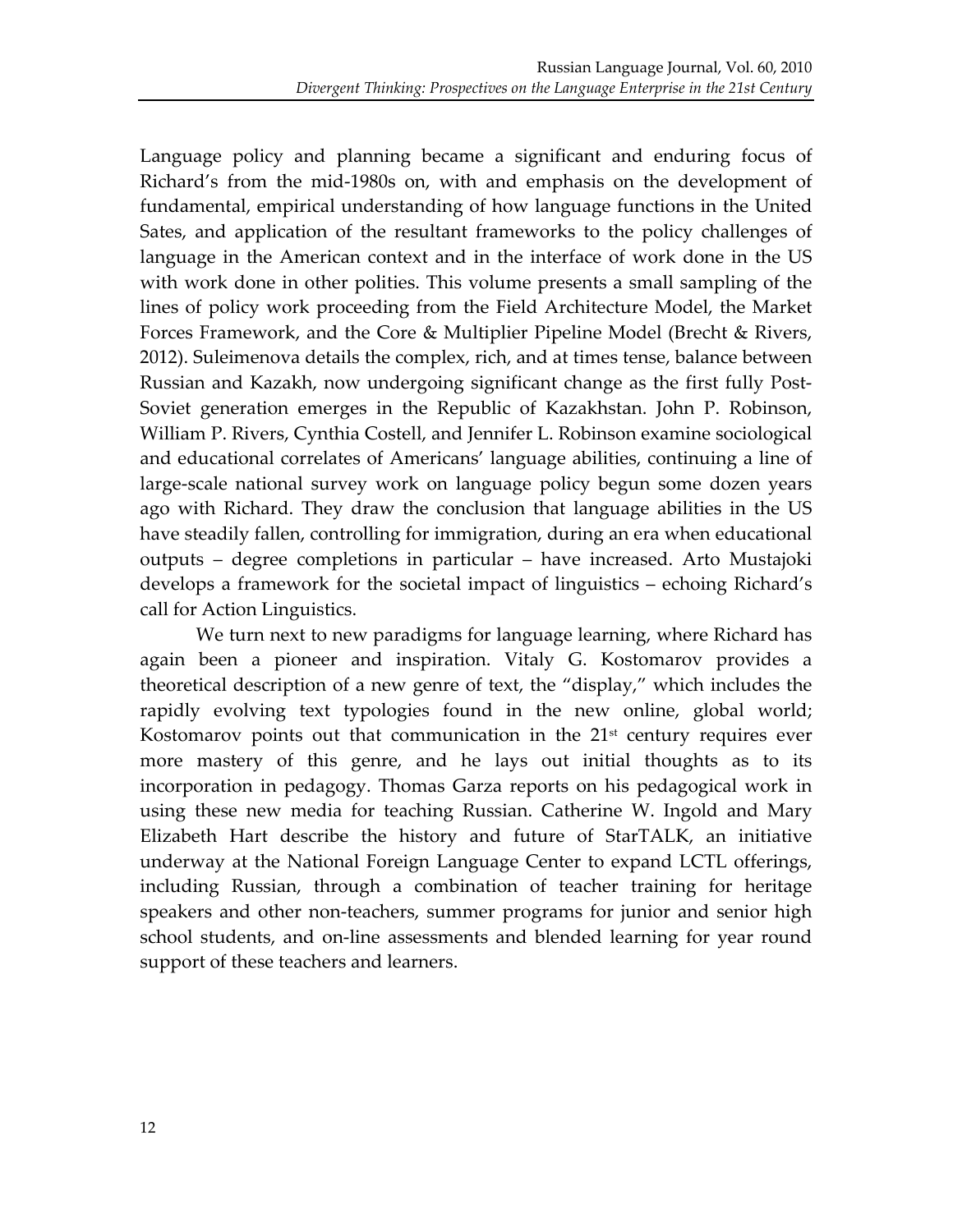### **Figure 3**

**Government Language Talent Source Stream Architecture: Pipelines & Reservoirs:**



In our final section, we address an emerging area of work, and another outgrowth of the capacity framework: a focus on developing assessments for language. With Richard's active involvement, this has grown into a lever to promote the development of international and national industrial standards and the basis for a platform for organizing the \$15b language industry in the US. This volume presents new research from Margaret E. Malone, Megan J. Montee, and Francesca DiSilvio, who provide a systematic analysis of the formative and summative assessment practices of the StarTALK program. Charles W. Stansfield, Jing Gao, and William P. Rivers present a concurrent validity study of the "can‐do" self‐assessments and the Oral Proficiency Interviews used by the National Language Service Corps. They demonstrate, albeit tentatively, that such self-assessments can be used for initial screening of proficiency for high stakes